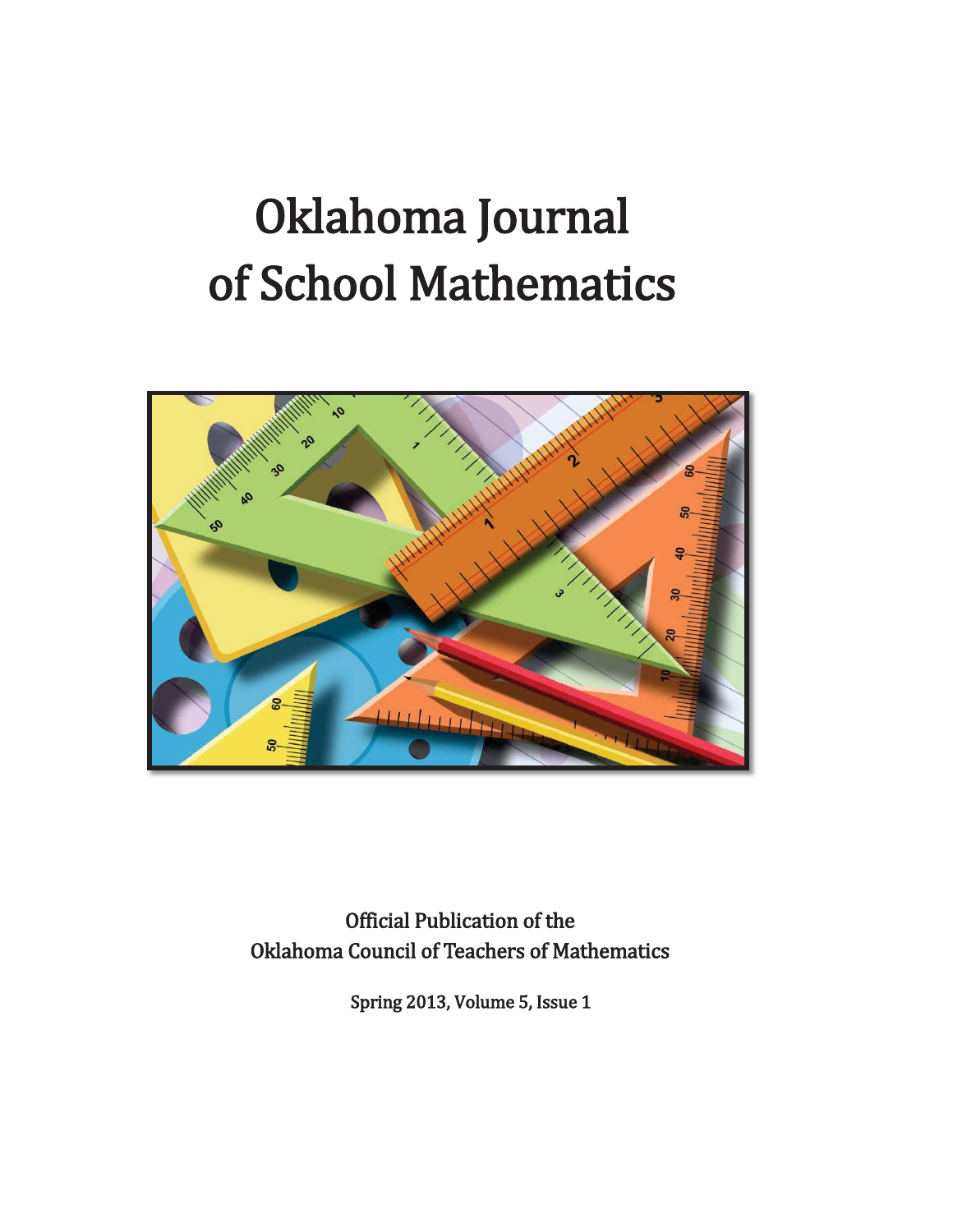## *<u>Iournal Editors</u>*

School of Teaching and Curriculum Leadership Mateus Instructional Leadership and Academic Curr. Oklahoma State University **State State State State State State State State State State State State State State St** and Hall **Solution Community Community Community** Community Community Community Community Community Community Community Community Community Community Community Community Community Community Community Community Community Co Stillwater, Oklahoma 74078 **biling and 1999** and 1999 Norman, Oklahoma 73019 juliana.ultey@okstate.edu enterprise reeder@ou.edu  $405.744.8111$   $405.325.3533$ 

### Juliana Utley Needer New York Stacy Reeder

### **OCTM Officers**

## **President**

Heather Sparks, Taft MS 405.620.0656 hisparks@aol.com

 **Past President**  Julia Cook, Edmond 405.202.3858 julia.cook55@yahoo.com

**VP Elementary**  Ginger Dowling, Piedmont 405.370.8145 ginger.dowling@piedmontschools.com

**VP Jr/Mid** Susan Sawyer, Edmond 405.715.9972 susan.sawyer@edmondschools.net

**VP HS** Larry Hesler, Stillwater 405.612.3394 lhesler@stillwaterschools.com

**VP College** Janet Wansick, ECU 580.559.5493 jwansick@ecok.edu

**Secretary** Jan Sands, Putnam City 405.831.3255 kesammath@gmail.com

**Treasurer** Vicki Vaughan, Putnam City 405.720.9887 x 3272 vickiv@putnamcityschools.org **NCTM Rep** Karen Strande, Stillwater High 405.522.6450 kstrande@stillwaterschools.com

**OCTM Conference Chair** Gail Malmstrom, OCCC 405.682.1611 x 7184 gmalmstrom@occc.edu

**OCTM Program Chair** Ginger Dowling Piedmont Public Schools ginger.dowling@piedmontschools.com

**Newsletter Editor** Mary Harper, ECU 580.559.5286 m.harper@ecok.edu

**Newsletter Editor** Lindsay Prugh, OCU 405.425.5394 lindsay.prugh@oc.edu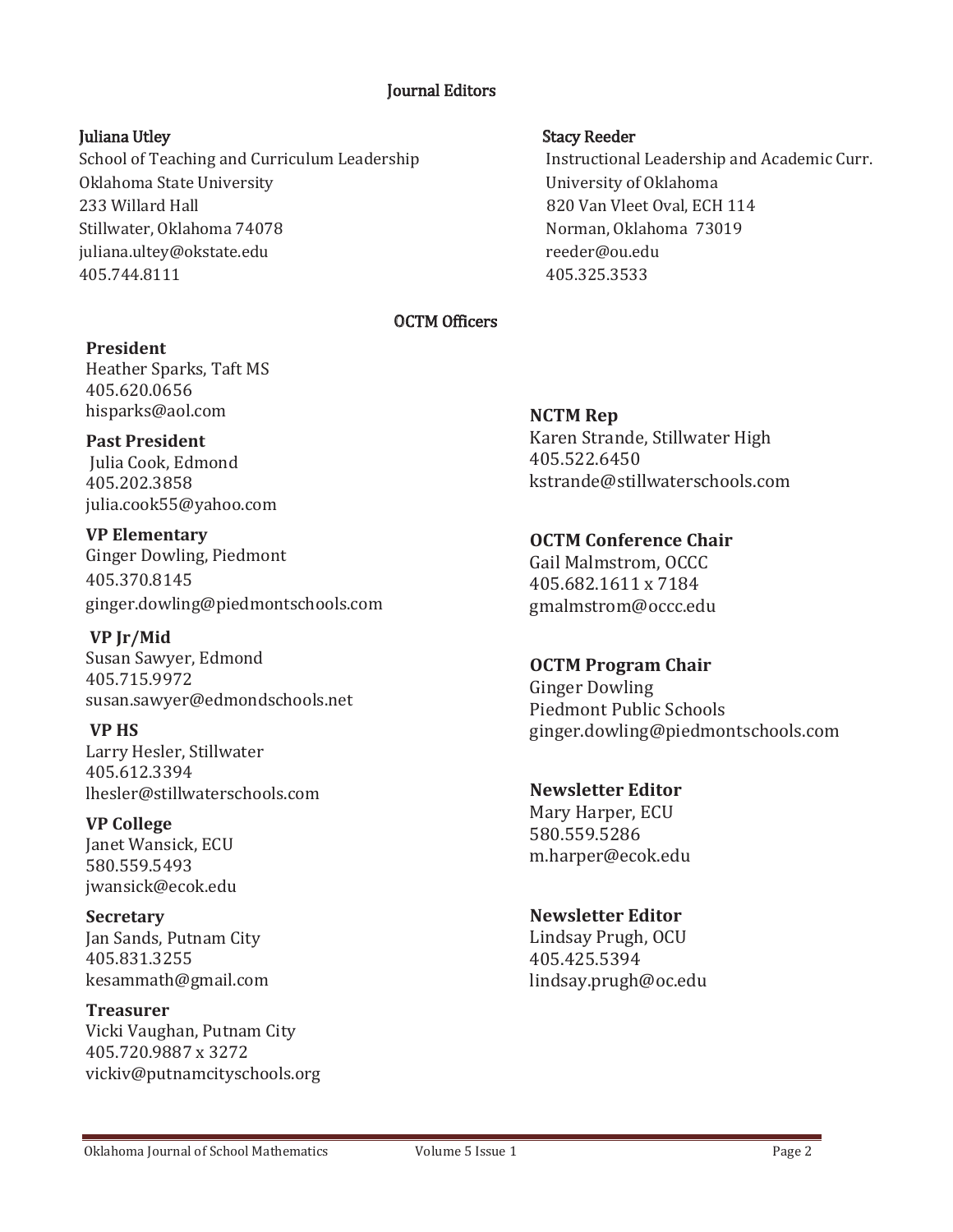## **Oklahoma Journal of School Mathematics**

Spring 2013 **Spring 2013 Spring 2013 CONSERVING A SET AND A SET A SET A SET A SET A SET A SET A SET A SET A SET A SET A SET A SET A SET A SET A SET A SET A SET A SET A SET A SET A SET A SET A SET A SET A SET A SET A SE** 

4 Letter from the Editors

Stacy Reeder, University of Oklahoma Juliana Utley, Oklahoma State University

- 5 Understanding Fractions Using The Number/Name Approach Almir Smajic, Jenifer L. Moore, Ji Ji Lawley, University of Montevallo Jack Riley, Retired, University of Montevallo
- 14 Leaping without Bridges: Implementing the Common Core with Students not Previously Instructed within its Expectations

Gabriel Matney, Bowling Green State University Tami Matney, Imagine Clay Avenue Schools

- 22 The Importance of an Integrated Approach to Teaching Mathematics Diana Sutton, Jenks High School
- 33 Professional Resources

**Microsoft Mathematics** Radu Nicolescu John Marshall High School

36 Apps for Mathematics Learning Review

Concentration Rebekah Hightower K20 Center for Education and Community Renewal

- 39 List of Reviewers and Reviewer Application
- 40 OCTM Membership Form
- 41 OkJSM Publication Guidelines

Permission to copy is granted to teachers for instructional use when the material is to be distributed free of charge or at cost only, to librarians who wish to place a limited number of copies on reserve, and to other professional journals. In all such instances, due credit must be given to the author(s) and to the *Oklahoma Journal of School Mathematics.* A copy of the document using journal materials must be sent to the OCTM editor. Commercial use is prohibited. Copyright © 2012, the Oklahoma Council of Teachers of Mathematics.

Points of view or opinions expressed in the Oklahoma Journal of School Mathematics do not necessary reflect the views or opinions of the Oklahoma Council of Teachers of Mathematics or the editors. All opinions expressed therein are those of the authors. Contributing authors are encouraged to express their views or opinions freely in a professional manner.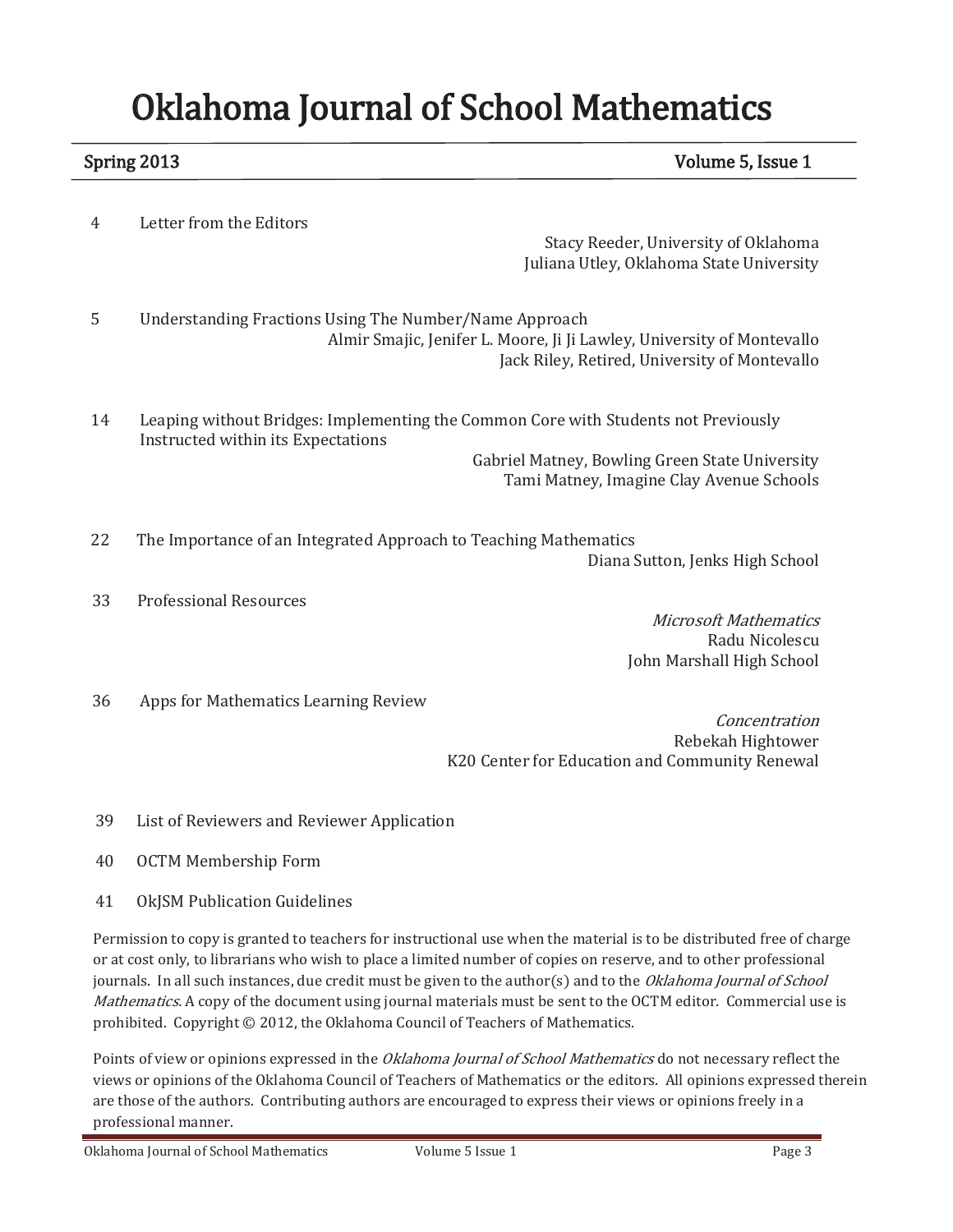## Letter from the Editors

The adoption of the Common Core State Standards for Mathematics brings with it a renewed focus on literacy in mathematics as well as other content domain areas. This likely leaves many of us not only asking how do we develop literacy in mathematics but what does it mean to be literate in mathematics. Since the publication of the first NCTM standards in 1989, interpretations of what it means for students to communicate in mathematics has varied and has included ideas about having students present their problem solving processes to peers in class, explain their thinking both verbally and in writing, and journal about a myriad of mathematical concepts as well as their feelings about mathematics. The notion of mathematically literate students and citizens includes the ability to communicate one's mathematical process and thinking both verbally and in writing but it also encompasses the idea of mathematical empowerment. Not only should students be able to communicate what they are thinking, defend their processes but in order to be "literate" they should have a flexible command of the mathematics they know.

As teachers of mathematics, there are several ways to integrate practices and activities in our classes to help all of our students develop as mathematically literate citizens while also helping them develop many of the Mathematical Practices. Consider adding any or all of the following to your practices:

- Integrate the use of children's literature in your mathematics lessons
- Have students journal about specific mathematics concepts on a weekly basis
- Have your students explain their mathematical thinking about problems on a regular basis
- Ask students to prepare presentations of their mathematical processes for problem solving to be share with their peers
- Have students write graph stories
- Use Construct and Describe problems with geometry concepts
- Stress the use and understanding of multiple representations in mathematics.

Below are a few sources to help get you started. If you are already doing great things with your students to help develop their literacy in mathematics, please consider sharing your ideas in the form of an article in the next issue of OkJSM.

Sincerely,

Stay Reeder

Juliona Utley

Stacy Reeder Management Muliana Utley

- http://mathwire.com/writing/writing1.html
- Mathematics Formative As Mathematics Formative Assessment: 75 Practical Strategies for Linking Assessment, Instruction, and
- Uncovering Student Thinking in Mathematics: 25 Formative Assessment Probes (Tobey, Minton & Arline)
- Writing in Math Class: A Resource for Grades 2-8 (Burns)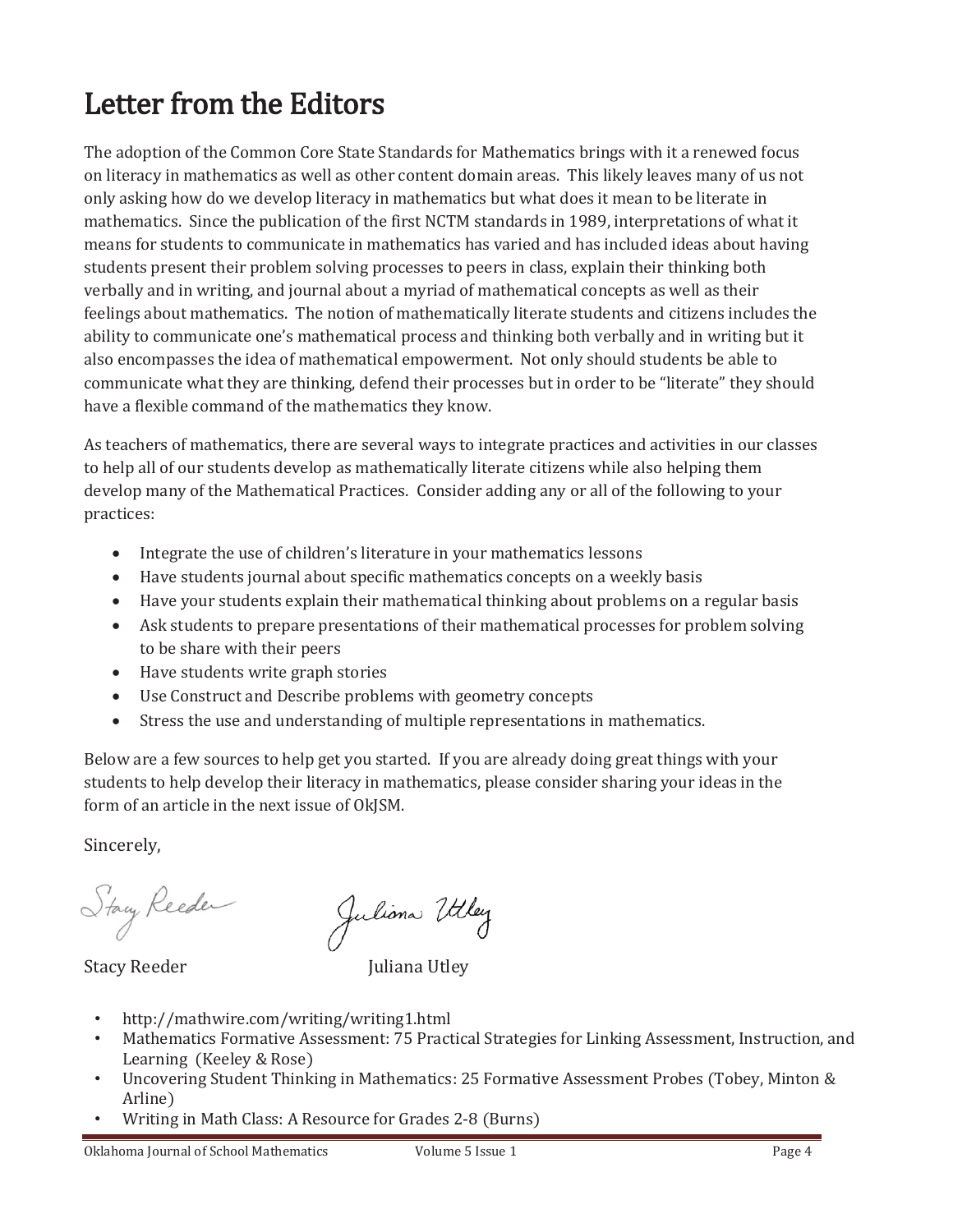## Leaping without Bridges: **Implementing the Common Core with Students Not Previously Instructed Within Its Expectations**

By Gabriel Matney and Tami Matney

Teachers in most states across the nation are now engaged in transitioning their instruction and content focus to the domains of the Common Core State Standards for Mathematics (CCSSM). They are working very hard to make adaptive decisions about their practice and they are serious about understanding the ways in which the CCSSM "are not intended to be new names for old ways of doing business" (CCSSI, 2010, p. 5). As the states transition to the CCSSM many teachers will be working with students whose mathematics instruction took place under a different set of mathematics learning expectations. In our work with our own students and through the CCSSM professional development that we have provided for other teachers in multiple states, we have observed how difficult this transition can be for both teachers and students. The purpose of this article is to share what we have found to be productive ways for teachers to leap into the CCSSM and overcome the fact that many students are missing curricular and instructional bridges that might have otherwise made the transition smoother.

## Method

We recently conducted CCSSM professional developments for 106 K-5 teachers of mathematics in a Midwestern state. These teachers' provided their experiences and descriptions of CCSSM implementation through submitted reflections. From this larger group a closer look was taken with 23 teachers; all of whom were actively working to implement CCSSM based instruction for the first time. Furthermore, their students had little or no prior exposure to CCSSM instruction. These teachers received  $100+$  hours of professional development on teaching the CCSSM. As part of this profession development teachers provided lesson plans, videos of instruction, and reflections. Each lesson plan, video, and reflection was from the same learning segment. Teachers were asked to openly share and explain the difficulties they encountered as they implemented CCSSM based instruction and work together to develop strategies to overcome these difficulties. After the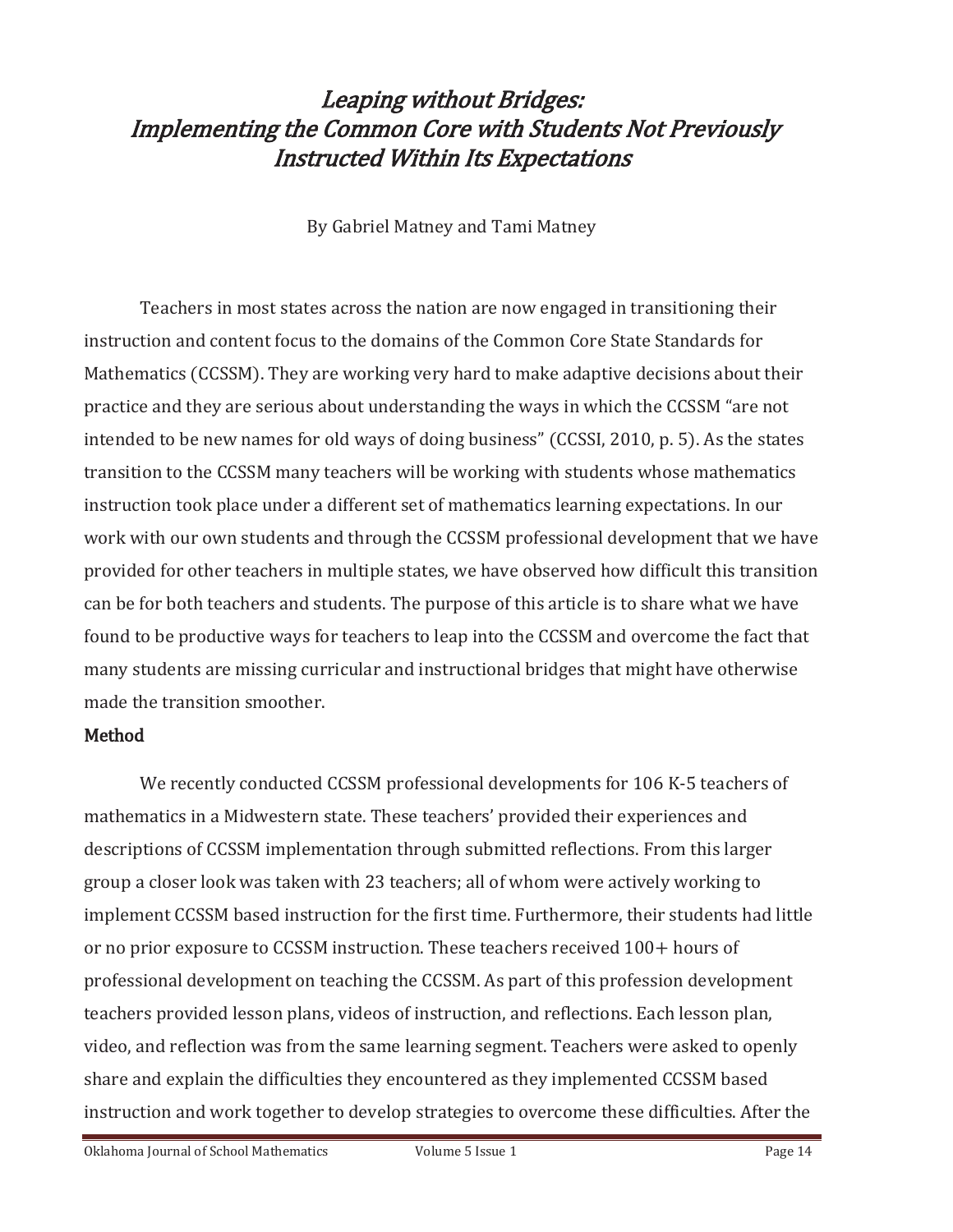data were collected an interpretive analysis (Hatch, 2002) was done to reveal pertinent and salient themes involving the dilemmas and solutions of CCSSM implementation. We viewed the lesson plans, videos, reflections, and recorded teacher explanations to get a sense of the whole data set. Next, we reviewed the data again making memos that identified our impressions from the data. Once the reading of data and watching of video data was completed we studied these memos for salient interpretations. The data was then reexamined and coded where interpretations were supported or challenged. These interpretations were then reviewed with participants and summarized.

## **Findings**

After studying the CCSSM and receiving substantial professional development in the spring and summer, teachers set out to develop CCSSM based units, utilizing their district curriculums when appropriate and including other tasks to supplement instruction. Teachers began the process of teaching with the CCSSM the next fall. From the many pitfalls and experiences the teachers encountered during this endeavor five actions emerged that led to what teachers considered a successful implementation of the CCSSM. We found that these actions are most effective when implemented together rather than as separate pieces:

- 1) Persevere in Changing Norms: Persevere in establishing norms (preferably from day 1) that promote the 8 Standards for Mathematical Practice
- 2) Focused Effort on Mathematical Practices: Focus on one or two Standards for Mathematical Practice at a time throughout your lesson planning, instruction, assessment, and reflection
- 3) Plan to Help Students Understand the New Standards: Create and enact a plan to help students understand the new standards and why the expectation for explaining their own thinking is more rigorous in these standards
- 4) Modify Existing Curriculum: Carefully consider how district curriculums can be modified to promote coherent content and the Standards for Mathematics Practice
- 5) Learn How Standards Connect across Domains and Grades: Know the CCSSM for at least 2 grade levels above and below your grade level and understand how prior standards connect to later ones

From these five we have further categorized them into two main themes that were continuously brought out in the data. The first three can be understood as efforts to develop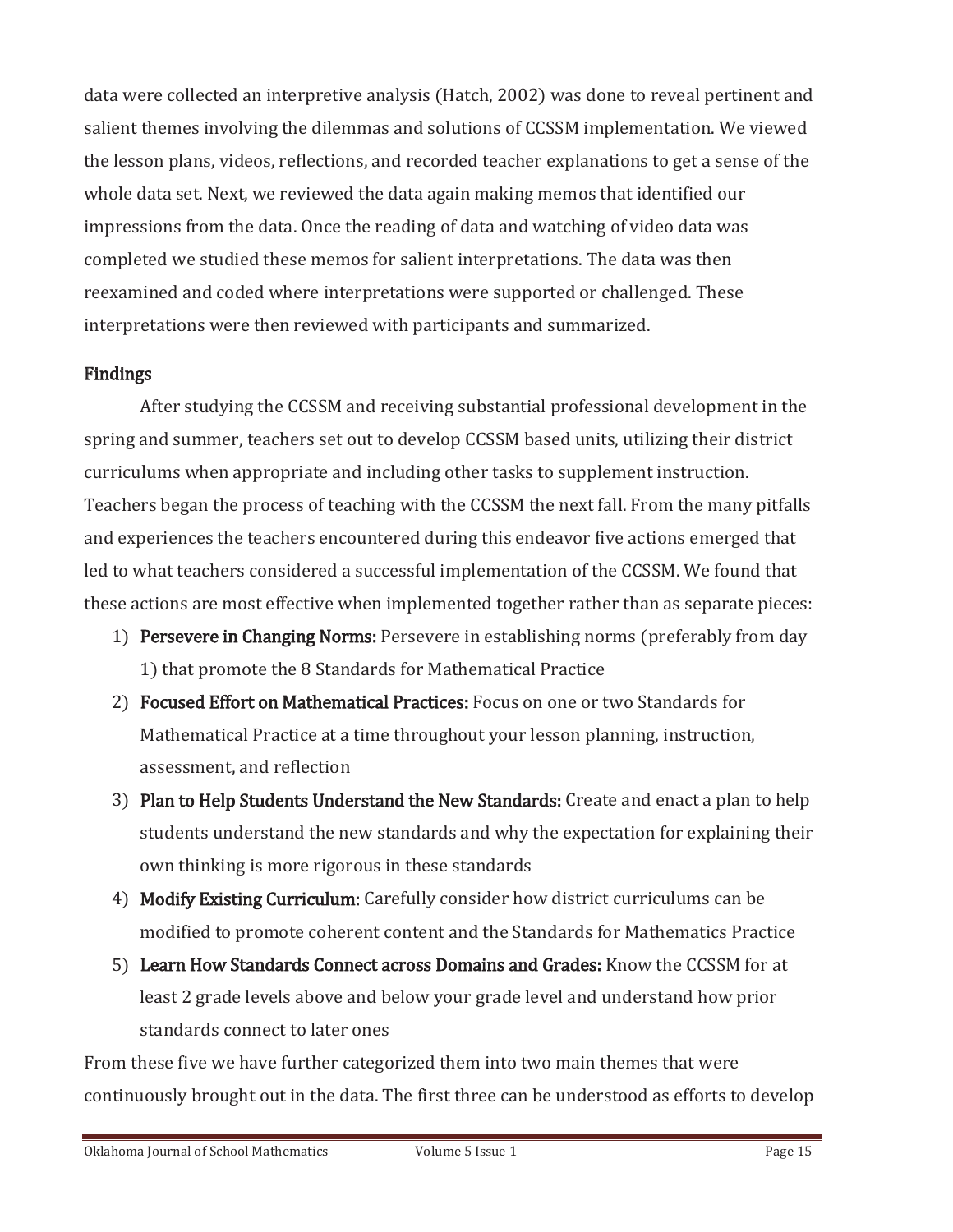a CCSSM learning environment and the last two as content specific curriculum organization. In what follows, we explicate the difficulties and triumphs that led to the emergence of these five actions as sufficient to bring about positive transitions with the CCSSM for both teachers and students.

## Developing a CCSSM Learning Environment

Teachers found that students initially had difficulty in engaging in mathematics learning through the mathematical practices of the CCSSM. Teachers explained that the students were reluctant to engage in solving tasks in which they would have to construct their own viable arguments. According to the teachers, the students' previous mathematical learning experiences did not allow for their own thinking to be promulgated. The teachers reported that their students came from more "direct instruction classrooms" or as one teacher described, a curriculum environment in which

My students are used to sitting and watching how to work particular problems. When questions are asked they just sit there until the teacher gives the answer. It's like my students have been conditioned to wait and the teacher will give them the answers. So there is very little thinking on the part of the students. So whenever students have to make sense of and persevere in problem solving they have no understanding about what it means to try things, mathematically.

The first several weeks of the school year teachers reported and discussed the difficulty of having students enact the mathematical behaviors of the CCSSM. As teachers persevered in establishing the norms  $(1)$  and the sociomathematical norms (Yackle & Cobb, 1996) necessary to foster the Standards for Mathematical Practice they began to see large returns. According to Yackle and Cobb (1996) sociomathematical norms are accepted classroom understandings such as "what counts as mathematically different, mathematically sophisticated, mathematically efficient, and mathematically elegant (p. 461)." Some common norms and sociomathematical norms were that students had to come up with a solution, determine if their solution made sense mathematically to others through small group discussion, and collaborate to offer up possible solutions to the larger class in an efficient manner. Teachers actively worked to promote students' thinking and to focus the class on deciding what is involved in a good mathematical explanation.

Teachers who were describing the most success with students had chosen to only focus on one or two Standards for Mathematical Practice (2) and had developed a plan in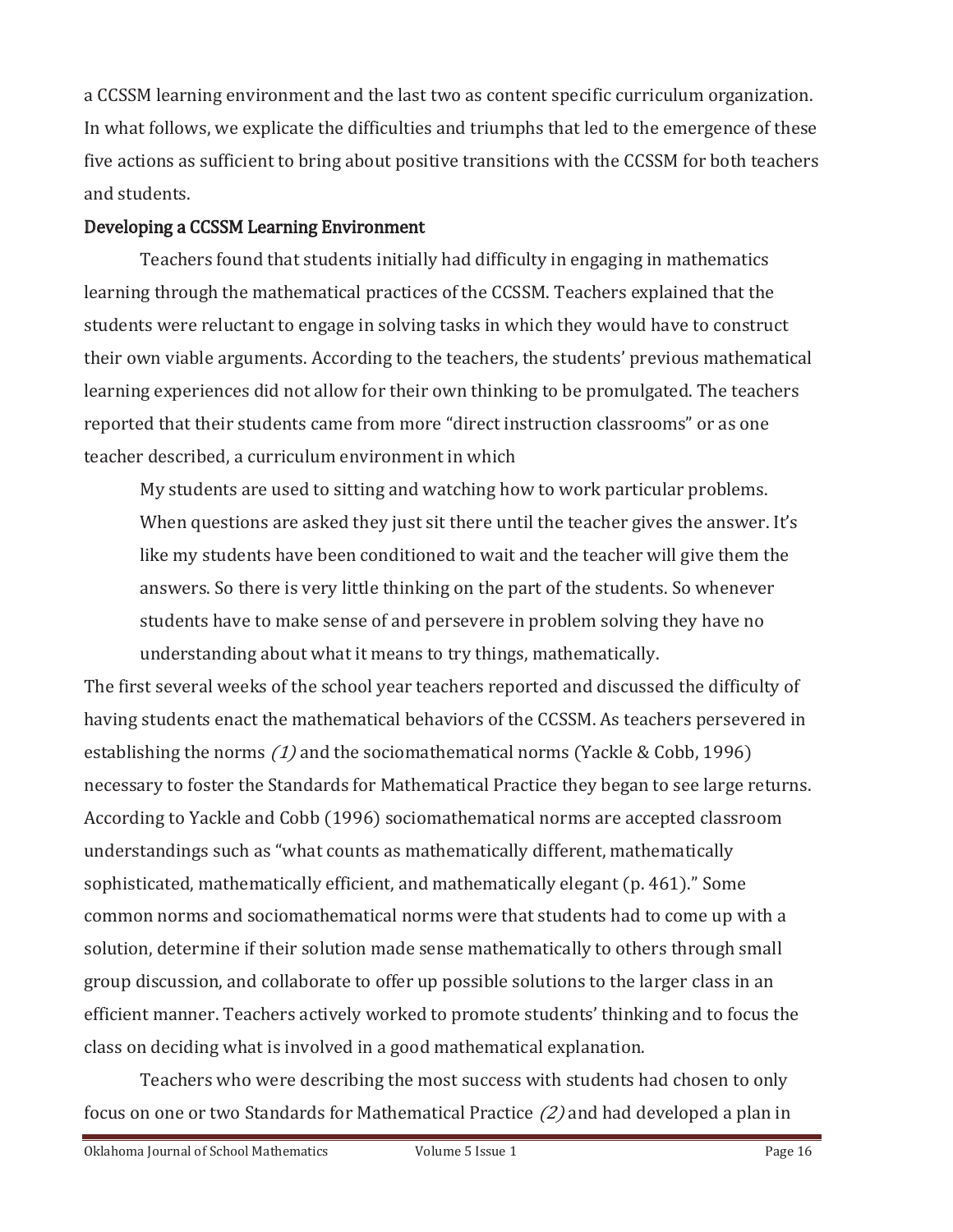which they were discussing the changes in curriculum expectations  $(3)$  with the students. Other teachers quickly adapted based on these findings and began seeing drastic changes in their students' orientations to thinking mathematically and sharing mathematical ideas. One teacher who chose to focus on the third Standard for Mathematical Practice "Construct" Viable Arguments and Critique the Reasoning of Others" (CCSSI, 2010, p. 6) reflects on these happenings.

I can even remember the day when students were no longer unengaged, sitting and waiting for someone else to speak. Before this day it was like pulling teeth to get anyone to talk with one another or provide ideas for discourse. I have been working on standard three and trying to develop a culture were ideas are shared and critiqued freely without students waiting for *the* answer to be given. This day, I had students share their thinking by drawing out their strategies on the interactive white board. It was as if a switch went off and students realized, seemingly all at once, that their ideas would be valued and presented to the class for discussion. They were excited by this! And now it's a struggle to find a good stopping point for all the new mathematical ideas they have.

As teachers worked to focus students on the value of their own mathematical ideas, the students became more willing to think and share. Teachers reported a new classroom "energy" that had been missing from their previous mathematics instruction and explained their own newly formed excitement in teaching. Teachers enthusiastically shared many events happening in their classrooms, such as problem strategies developed by students that were unique and previously unknown to the teacher and students who the teacher had consider to be low achievers demonstrating increased engagement and contributing some of the most significant solutions.

Another component that led to these rich outcomes involved the teachers helping students understand the expectations of the new standards, with a special focus on the reasons for why their own mathematical thinking is important to the learning process  $(3)$ . Teachers found that students often had different understandings of what it meant to explain their thinking. Teachers expressed that students had been taught to stack and add (standard algorithm) in the first grade and that it was difficult for students to explain why that process made sense and even more difficult for them to flexibly come up with and use alternative ways of thinking about addition. Teachers noticed that the students' understanding of what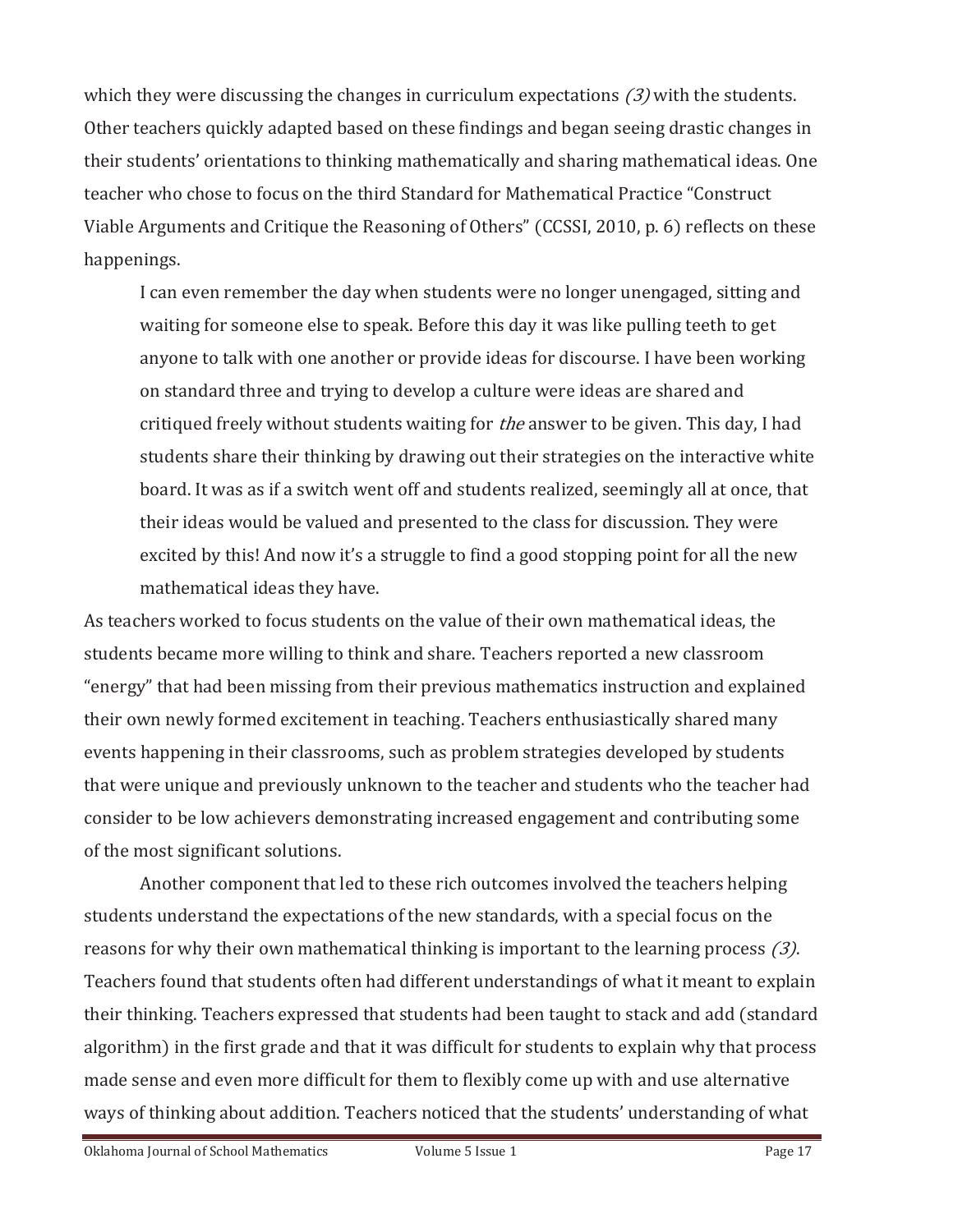constitutes a mathematical explanation was enshrouded by their rote knowledge of the stack and add procedure. As one teacher put it, "So long as the students wrote down the 'one' as it was 'carried over,' they felt that was sufficient, although they could not explain what the meaning of the 'one' was or why it was written up there."

In addition to helping students understand the new and different expectations of the CCSSM teachers also found it beneficial to explain the meaning of particular mathematical practices. In what follows, a third grade teacher describes the experience where she and her third grade teaching partners came to this realization.

After banging my head against the wall the first few weeks of class one of my students asked "Why do I have to explain my thinking? Why isn't this good enough?" I realized I needed to explain to my students what is happening with the Common Core. We [the schools 3<sup>rd</sup> grade teaching team] had to take a step back and spend some time explaining to the students about the 8 mathematical practices and how it affects their learning. Like number one 'persevering in problem solving' they would moan and groan when I gave them a problem to think about but after we had the discussion about what perseverance means I saw a major difference in my students. They started trying stuff and using some objects we provided if they couldn't do it in their head. While this was not easy for them, there was a greater willingness to try, without complaint.

The teachers recognized that the transition to the CCSSM not only meant adjustments in their instructional practices but also adjustments for students' thinking about and learning of mathematics. Teachers went on to develop lessons from which discussions about what it means to "practice mathematical thinking" could emerge.

A strategy in overcoming the initial resistance from students and the struggle to engage them involved perseverance in establishing norms, a focus on one or two mathematical practices at a time, and a plan for discussions of the new mathematical thinking expectations with students. From these three actions involving the learning environment teachers saw transformations in students mathematical thinking that align with the expectations of the CCSSM. These actions on the learning environment were enveloped by teachers' actions on the organizing of curriculums and the art of negotiating ones practice within the delimiters of district policy.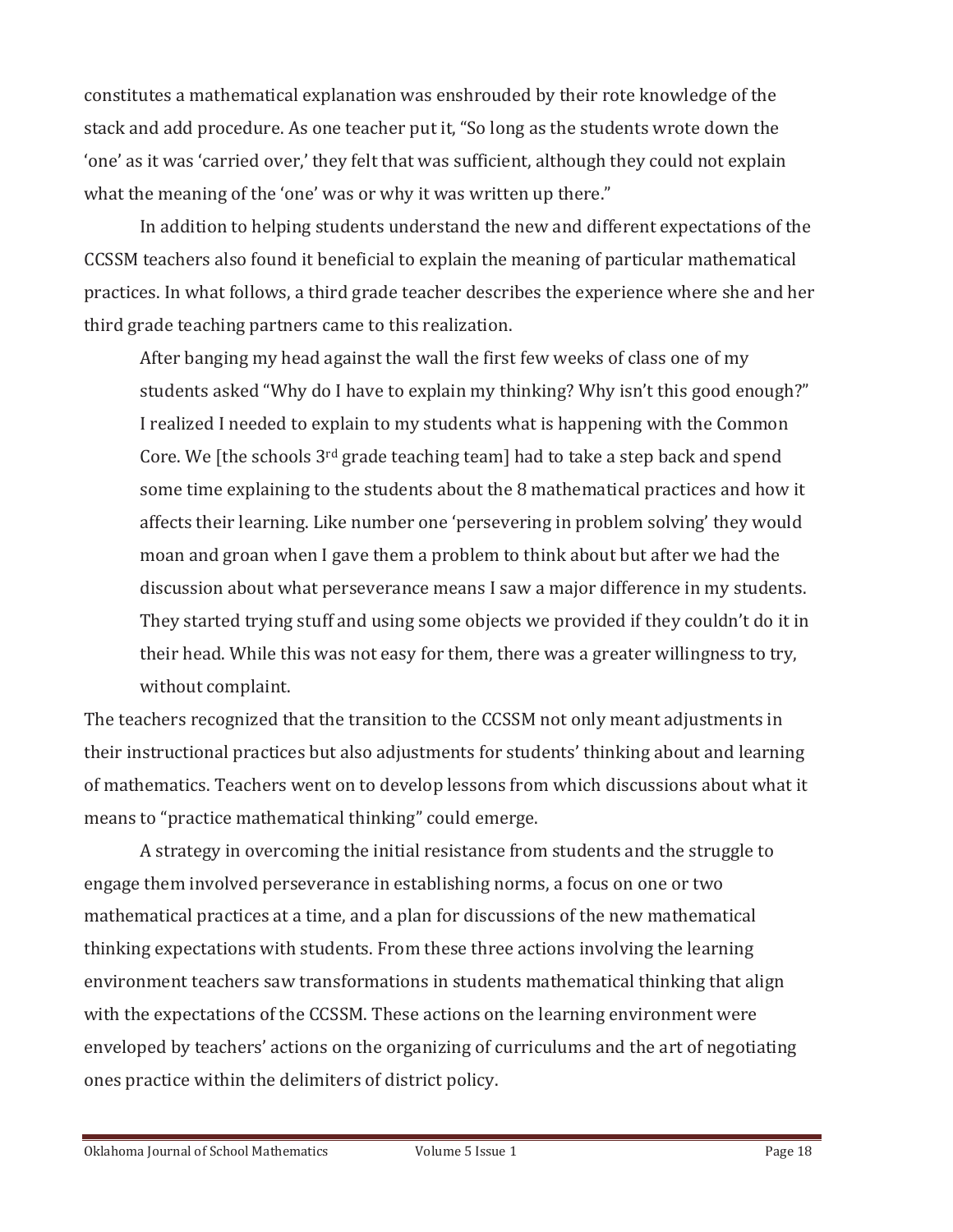## Organizing a CCSSM Curriculum

In their work to establish rich mathematical learning environments teachers drew heavily from their knowledge of the connections between CCSSM domains and grade level content on either side of the grade they were teaching. During professional development, teachers were given the task of denoting the way standards connected across domains and grades to form a coherent set  $(5)$ . Teachers found this knowledge to be vital as they sought to develop CCSSM aligned units from their district purchased curriculums  $(4)$  and engaged students who had been taught previously with other curricular expectations. Having a good knowledge of the CCSSM across grade levels allowed teachers to precisely notice where the gaps were in their students' content knowledge. A third grade teacher explains,

Because the state standards focus on some different things than the Core [CCSSM], I found that my students didn't have any experience in adding and subtracting three digit numbers. I had to go back and drop down to second grade Common Core to meet my students were they are. We [her and her 2<sup>nd</sup> grade teaching colleague] worked together on teaching ideas to get them caught up and build place value understanding.

The power of knowing what is to be learned by students in the grade levels prior and subsequent to the grade being taught was found to be especially important. Since teachers across grade levels were armed with this knowledge, they had a larger set of colleagues from which to collaborate and reported they were more likely to go outside of their grade level team for help. Within these teams a variety of worthwhile tasks were created and then scaled up to meet the increasing rigor for older grade levels. This collaboration saved the teachers time and gave those who taught in small schools a critical mass of other teachers doing similar things so that discussions of the students' mathematical ideas could occur.

Teachers used their knowledge of the connections among content standards across the domains and grade levels to adapt existing problems in their district curriculums  $(4)$  as well. They would carefully consider what tasks in their curriculums were worthwhile (NCTM, 2007) and modify those that were not. The creation and use of these tasks played a vital role in helping the teachers establish a mathematically productive learning environment. A fifth grade teacher who was part of a larger team of K-5 teachers attending the professional development from the same school explains.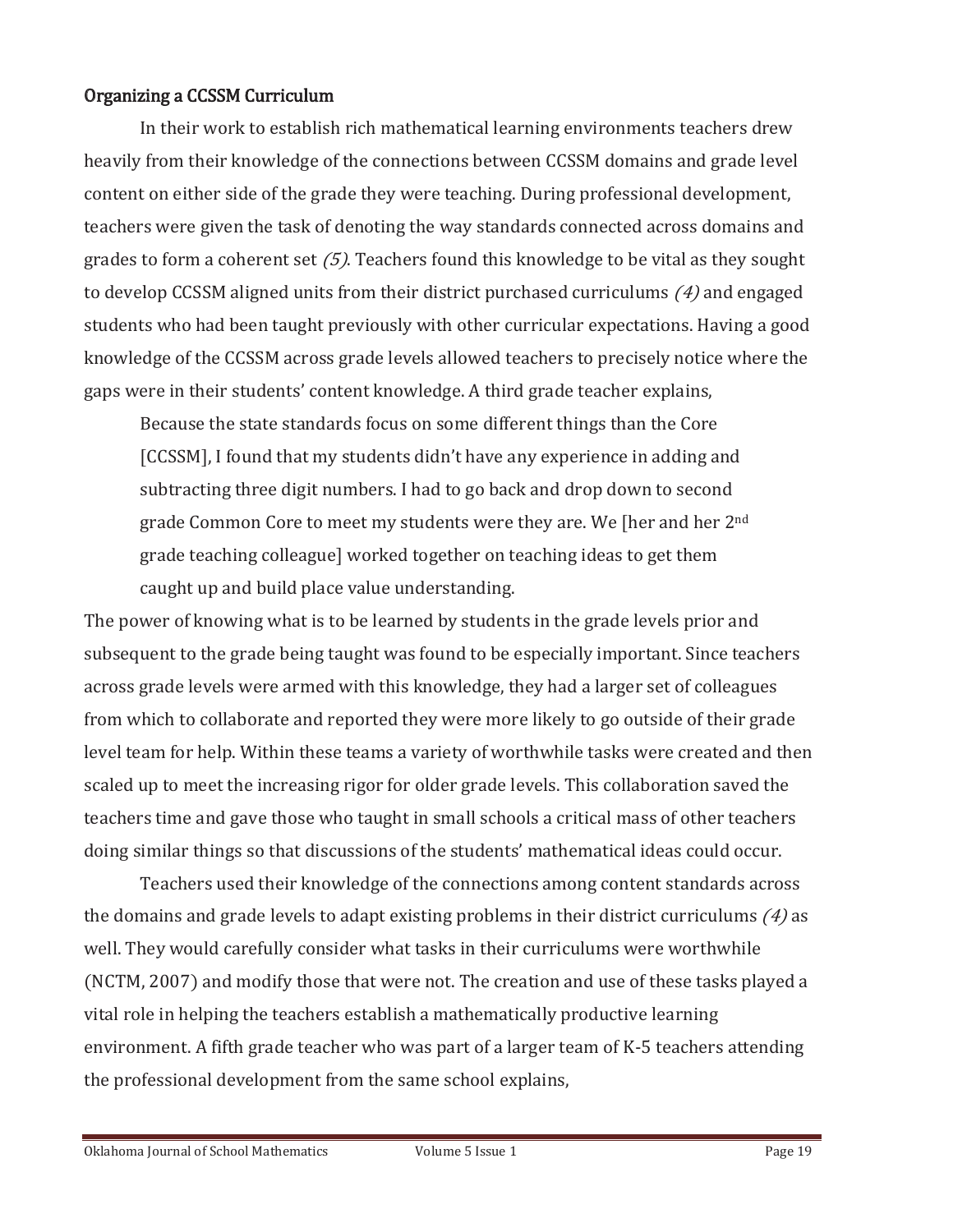After the summer we decided to use the CCSSM as the focus of our curriculum. Our old curriculum texts and materials became a tool; which we use to make learning tasks to engage students, but we didn't use all the tasks and other problems we changed. There were a lot of things we had to change because they didn't promote any of the mathematical practices. That was a big eye opener for us! How are students going to persevere or critique others ideas about visual fraction models if the teacher is always the one giving the solution!? Oh, and we saw a major change in our student's engagement when we used the modified problems instead of the normal curriculum. We think it's important to take whatever curriculum your school has and think about how to make it deeper and worthwhile so that students are thinking at the level expected by the CCSSM.

The idea that school curriculums needed to be modified to meet the expectation of the CCSSM was pervasive among the teachers. Within the explanation above, the reciprocity between the teachers' actions to create a learning environment to promote the mathematical practices and their actions on curriculum becomes apparent. The teachers see an important connection between the tasks they give their students and the development of a learning environment that meets the CCSSM expectations. Hence, it should be noted that the success teachers had from implementing these five actions was done so as they applied all five together toward the same end; transitioning their instruction and students' learning to meet the mathematical expectations of the CCSSM.

## **Conclusion**

In this paper, we have presented five actions teachers found to be sufficient in transitioning their instruction and students' learning from their current state standards to the expectations of the CCSSM. Through our work with these teachers and their attempts to overcome these obstacles in transitioning to the CCSSM we noticed that teachers who have a network of colleagues who are knowledgeable about the new standards and have spent time combing through mathematics education resources would be much more empowered than those who enact these five actions alone. We encourage districts to find ways to help teachers work collaboratively on enacting these five actions and provide professional development that gives teachers a deep and connected knowledge of the CCSSM.